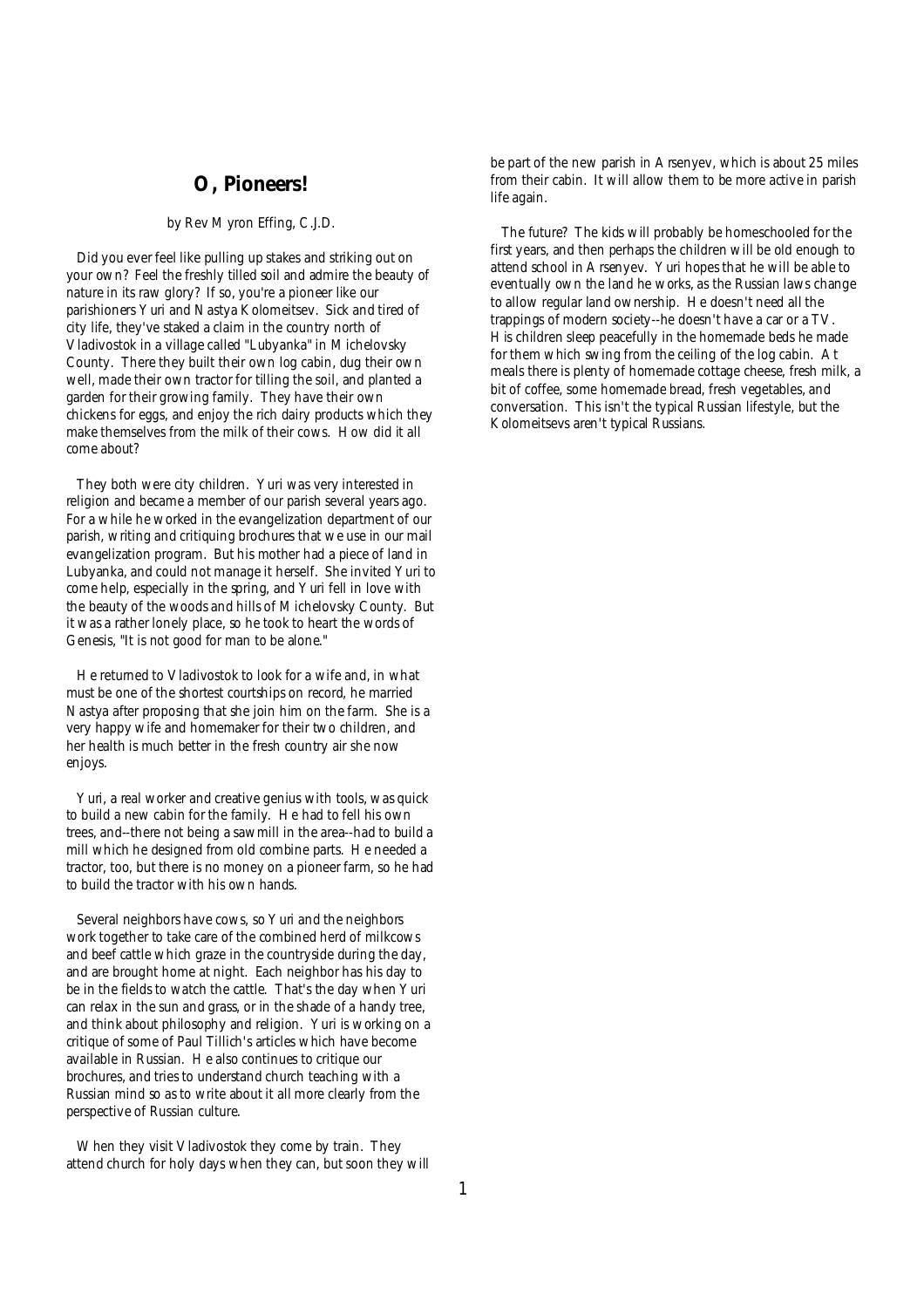# **New Stage of "Windows" Project**

#### *by Rev Myron Effing, C.J.D.*

Our "Widows" Project, which we announced in the May, 1996, issue of the *Sunrise*, has entered a new stage. We have completed the list of sponsors for individual windows, and are now producing the frames in Jamaica, NY at the Sussman Company. Then we will order the outer two layers of insulated glass. The proposed designs for the third, inner layer of glass is being prepared by our artist in Belorus. We have received the first samples for our approval, and show the Annunciation window here. Thank you, donors. You made it possible for us to repair our windows. Photos of your windows will be sent to donors as each window is completed. At the last minute several sponsors applied at once, and we hope that those who were too late will agree to have their donations applied toward the new front doors of the church. Donors, in addition to the major grant from RENOVABIS of Germany, are:

| Window<br>Visitation:                                                                                            | Donor<br>Mr and Mrs Robert Ozburn                                                          |
|------------------------------------------------------------------------------------------------------------------|--------------------------------------------------------------------------------------------|
| Assumption of Mary:                                                                                              | Ms Paula Smith in honor of Rita Krieger                                                    |
| Our Lady of Sorrows:                                                                                             | Mrs Julie Shepard                                                                          |
| Pieta:                                                                                                           | Mr and Mrs Robert Flynn                                                                    |
| Scourging at the Pillar:                                                                                         | Mr Timothy Higgins                                                                         |
| Crowning with Thorns:                                                                                            | Mrs Marian Makoutz                                                                         |
| Three Kings:                                                                                                     | Mr Alex Martini                                                                            |
| Holy Innocents:                                                                                                  | Pat and Chuck Pelletier<br>in memory of aborted children                                   |
| St Joseph:                                                                                                       | Mr and Mrs Robert Ozburn                                                                   |
| Tree of Jesse:<br>Mrs Virginia Murphy in honor of James<br>Vincent and Virginia Marie Murphy and their families. |                                                                                            |
| The Crucifixion:                                                                                                 | Mr John Bold                                                                               |
| Flight into Egypt:                                                                                               | Mr John Mahoney                                                                            |
| Most Holy Mother of God:                                                                                         | Mr and Mrs Paul Hasselbrinck<br>in memory of Fr Myron Effing's 25th ordination anniversary |
| Queen of the Holy Rosary:                                                                                        | Mr and Mrs Bill and Jean Smith                                                             |
| Martyrs of Vladivostok:                                                                                          | <b>Blessed Mother Church</b><br>Owensboro, Kentucky                                        |

| Vladivostok Exiles:                                                                                                                                                                                                                                                                                                           | Mr and Mrs Jim and Inez Yarbrough                                                  |
|-------------------------------------------------------------------------------------------------------------------------------------------------------------------------------------------------------------------------------------------------------------------------------------------------------------------------------|------------------------------------------------------------------------------------|
| Coronation of Mary:<br>Coronation of Mary Parish, Grandview, Missouri<br>Mrs Rose Barbarossa<br>Mr and Mrs James and Elizabeth Hildebrand,<br>in honor of their children.<br>Mrs Juliet Shepard in memory of John and Eva Bolduc.<br>Mr Steward Laird in memory of<br>John and Irene Sullivan and Harry and Clementine Laird. |                                                                                    |
| Nativity of Jesus:                                                                                                                                                                                                                                                                                                            | Nativity of Our Lord Parish, St Paul, MN                                           |
| Presentation of Jesus in the Temple:                                                                                                                                                                                                                                                                                          | Mrs Mary McDonald                                                                  |
| Finding of Jesus in the Temple:                                                                                                                                                                                                                                                                                               | Mrs Mary McDonald                                                                  |
| Annunciation:                                                                                                                                                                                                                                                                                                                 | Mr and Mrs Terrence Kopp and Family                                                |
| Mary, Mother of the Church:<br>Benefactors of the<br>Seraphic Mass Association, Pittsburgh, PA                                                                                                                                                                                                                                |                                                                                    |
| Immaculate Conception:                                                                                                                                                                                                                                                                                                        | Sisters of Charity of St Ann<br>of Zarogoza, Spain                                 |
| Marriage of Joseph and Mary:                                                                                                                                                                                                                                                                                                  | Mr and Mrs Robert Ozburn                                                           |
| Church Doors:                                                                                                                                                                                                                                                                                                                 | Holy Trinity Parish, Ehrenstein, Germany<br>Mr Michael Zhmurko<br>Mrs Aileen Gallo |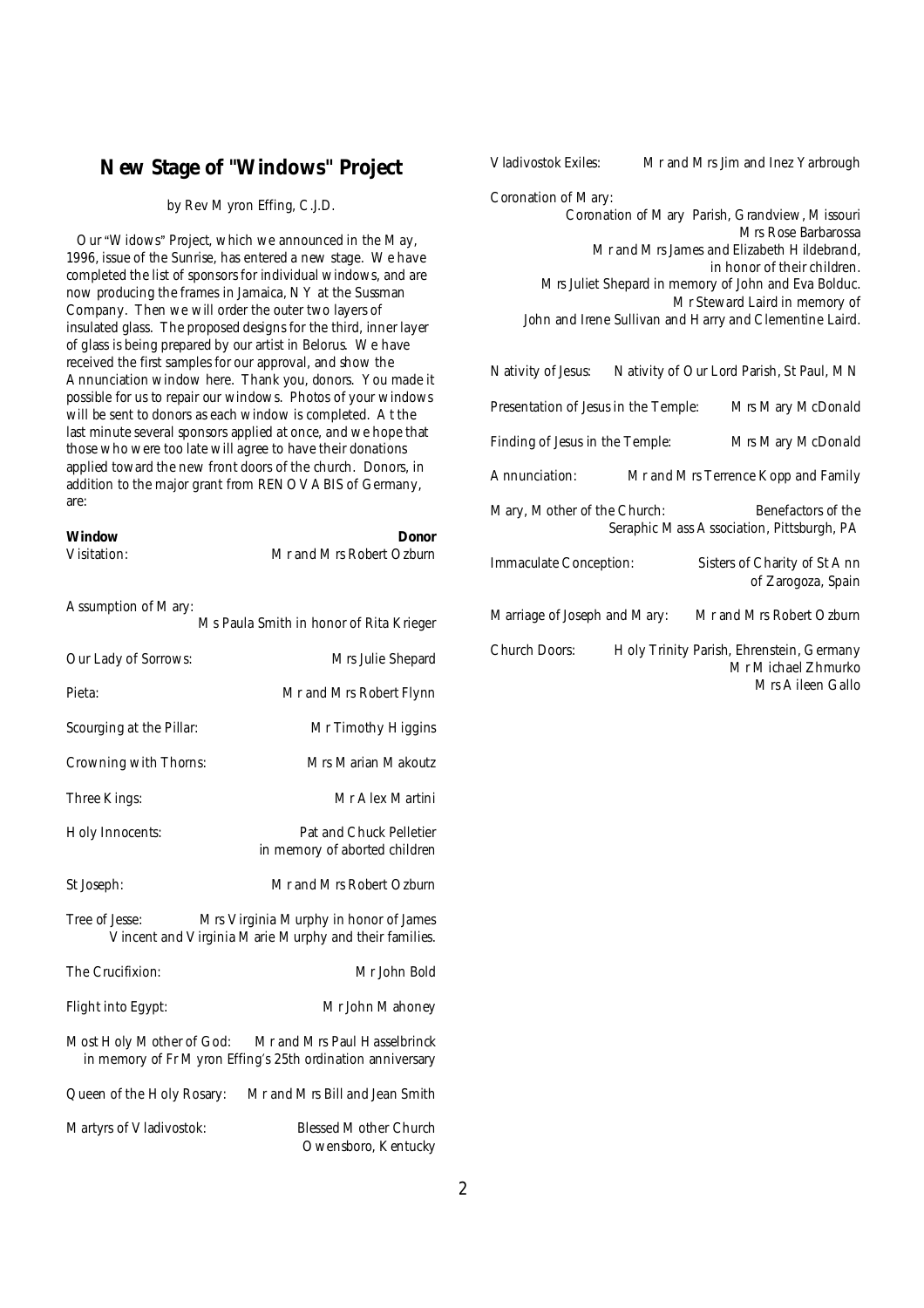### **News Notes**

#### *by Rev Myron Effing, C.J.D.*

• Our oldest seminarian, Yevgeny Peregudov, who is studying in the seminary in St Petersburg is making progress toward ordination. Last year he was invested in the cassock, and could begin to wear the Roman collar. This year he was admitted to the minitry of Lector. He still has two years before ordination to the diaconate. This summer he is helping us with our summer projects, the Youth Conference and the Children's Camp, as well as helping Fr Dan in Romanovka. Pray for him and for the other seminarians of Russia, and for vocations.

• The Union of Siberians is an organization of Poles who had spent time in Siberia either as displaced persons, exiles, or prisoners of the Soviet regime. A year ago the Union in Poland donated bells to the new cathedral in Novosibirsk. Now they have heard that we are hoping to have bells again in our church in Vladivostok, so they have begun a collection for us. So far they have raised \$243 from their members in Elk, Poland, from the labor union, Solidarity's office in Elk, and from the Union of the National Army in Elk. They are planning to extend their fundraising efforts further in Poland for us. They asked us how much money WE have raised for the bells. We were embarrassed to say that we have to build the steeples first! Does anybody want to help? The Siberian bells are to be cast in Poland, and then sent on the TransSiberian Railroad. We have to name them. We suggested Ss Ann and Joachim, St Gabriel, and St Joseph. But maybe they should be St Stanislaus, St Hedwig, St Maximillian Kolbe, and John Paul II. Who would like to dedicate a bell?

• Six major activities are scheduled for this summer, besides our usual events: 1. The Children's Camp. 2. The Far Eastern Catholic Youth Conference. 3. The training program for children's catechists of all our parishes. 4. The training and establishment of a pro-life women's consultation service in Vladivostok. 5. The diocesan conference of priests in Novosibirsk. 6. The meeting of the Bishop's Senate of Priests in Novosibirsk of which Fr Myron is a member. Fr Dan will take part in some of these events, but he will travel to the U.S. for mission preaching in parishes, as well as hopefully get in a few days of vacation.

• The Protestant churches here in Primorye decided to join the Day of Fast and Prayer for North Korea, April 25. My parish borders on North Korea. The first I heard about the special day was when we were invited to join in. The Catholic bishops of South Korea had officially joined the day, and so had Pope John Paul II, so we took part, too. It was my first opportunity to meet some of the Protestant pastors, many of whom are Korean. The meeting took place in the newly built Baptist church.

There are about 12 new Protestant communities in the city, mostly founded by South Korean missionaries (Presbyterians, Methodists, Assembly of God). Several of these have already built new church buildings, and they are all optimistic about the future. Most of these groups had parishes in Vladivostok before the Revolution, since there were so many foreigners here, so they haven't been too restricted by the "New Law" about religion. Some who have been bothered have solved their problem by joining other historical religions, like the Evangelical Baptists, who existed here before the Revolution. They don't seem to bother too much about doctrinal differences, since they are all "Bible based".

Altogether we raised \$3000. Then the question arose how to get the money to North Korea, and especially into the hands of the hungry children, and not to the army? We remembered that we had a contact at CARITAS Hong Kong, which is now part of China which has diplomatic relations with North Korea. By electronic mail we made contact, and it turned out that CARITAS Hong Kong is the coordinator for foreign humanitarian aid in North Korea. We were able to transfer \$3000 from Anchorage to CARITAS Hong Kong for use in feeding programs for children in North Korea.

• In late June the Canadian Navy ships, H.M.S. Protecteur and H.M.S. Vancouver made a visit to Vladivostok bringing with them humanitarian assistance and items for our mission. There was so much to bring and so many offshore volunteers and crew members involved that this project even had its own code name. It was dubbed "Operation Holy Ghost" by the officer in charge, ships' chaplain Lieutenant "Padre" Mike Brown, a Roman Catholic permanent deacon and navy diver. Before the ships left their British Columbian home port of Victoria, they took on a cargo of hundreds of "Coats for Kids" collected by Canadians of all faiths. By electronic mail they arranged for our local chapter of CARITAS to distribute these winter coats to needy children. This winter they will provide much needed warmth to children from the orphanages and disadvantaged homes with whom CARITAS works. The sailors themselves collected and brought many bags full of clothing for the teenage boys in the Youth Prison in Vrangle near our parish in Nakhodka. Thanks to an initiative of the ships' medical officer, Capt. Dr. Debbie Pestell a children's home received a number of large boxes of much needed medical supplies. *Vladivostok Sunrise* readers are aware of how difficult and expensive it is to find even simple medicines in the Russian Far East. "Padre" Mike also brought with him many items specifically requested by Fr Dan, including a 36' aluminum step ladder that will be indispensable for the church *Windows* Project, many cases of copier paper, enough altar breads for at least a year, many boxes of self-lighting charcoal for incense, and over-the-counter medications for our unofficial parish pharmacy. Thank you, officers and crew, for your generosity, time and initiative.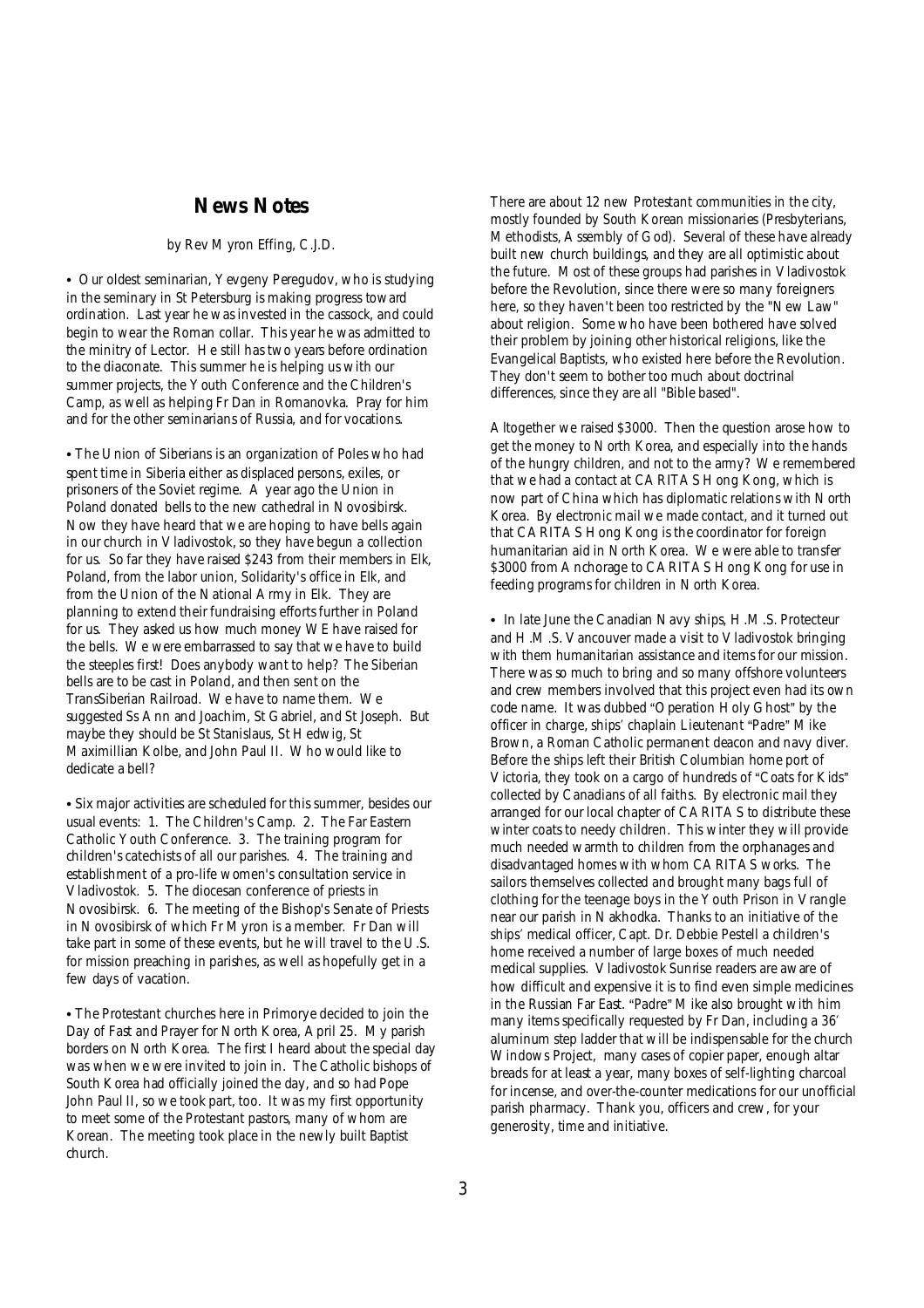In Vladivostok the sailors did maintenance work in the Canadian section of the Vladivostok Marine Cemetery where are buried Canadians soldiers who died for the freedom of Russia during the Communist Revolution and civil war (1917- 20). They also cleaned the neighboring graves of Czech soldiers who were part of the same operations. American graves have been removed to American soil.

The Canadian Ambassador to Russia, the Honorable Anne Leahy, flew to Vladivostok from Moscow to welcome her compatriots and to lead the goodwill mission of Canadian military, business and cultural representatives. Ambassador Leahy, a Catholic from the city of Quebec, made time in her busy schedule for a visit to our church and presented us with a beautiful icon of Christ *Pantocrator* (Lord of All). In exchange we gave her a copy of our icon of the *Mother of God of Vladivostok*. After a tour of the partially restored church and a visit with members of the pastoral staff she expressed her admiration for all the hard work and progress accomplished in our missions during the past six years.

• Thanks to the pastor, Fr Tim Kelleher, and the parishioners of Immaculate Conception Parish in Dayton, Ohio who raised \$6000 for needs as their Lenten Almsgiving Project. Their fund-raising technique was to urge at least 500 parish families to save \$2 per week during the six weeks of Lent. Their slogan was, "A small sum per family grows into a large sum for the Vladivostok Mission". The children in the parish parochial school contributed nearly \$1000 of the total. An IC parishioner who makes vestments for the bishop also contributed sets of white and green vestments and a cope and humeral veil. A Daytonian who had visited our mission last year was invited to speak about Russia and Vladivostok to each of the eight grades. Large posterboards with photos of Vladivostok and our parish were used in these talks and were displayed in the church entry as a reminder of the Lenten project. Perhaps these details will encourage other parishes to consider a similar fundraiser during Lent of 1999, or during Advent. The entire project was coordinated with the Archdiocesan Mission Office so that the parish would receive appropriate credit for mission support.

Our heartfelt thanks to Immaculate Conception Parish and their Project Hope Committee which spearheaded this operation. The proceeds will be used to supply clothing for Vladivostok orphanages, to provide start-up funds for the new CARITAS Pregnancy Support Center, and to provide improved altars and furnishings for the churches in Vladivostok and Blagoveschensk.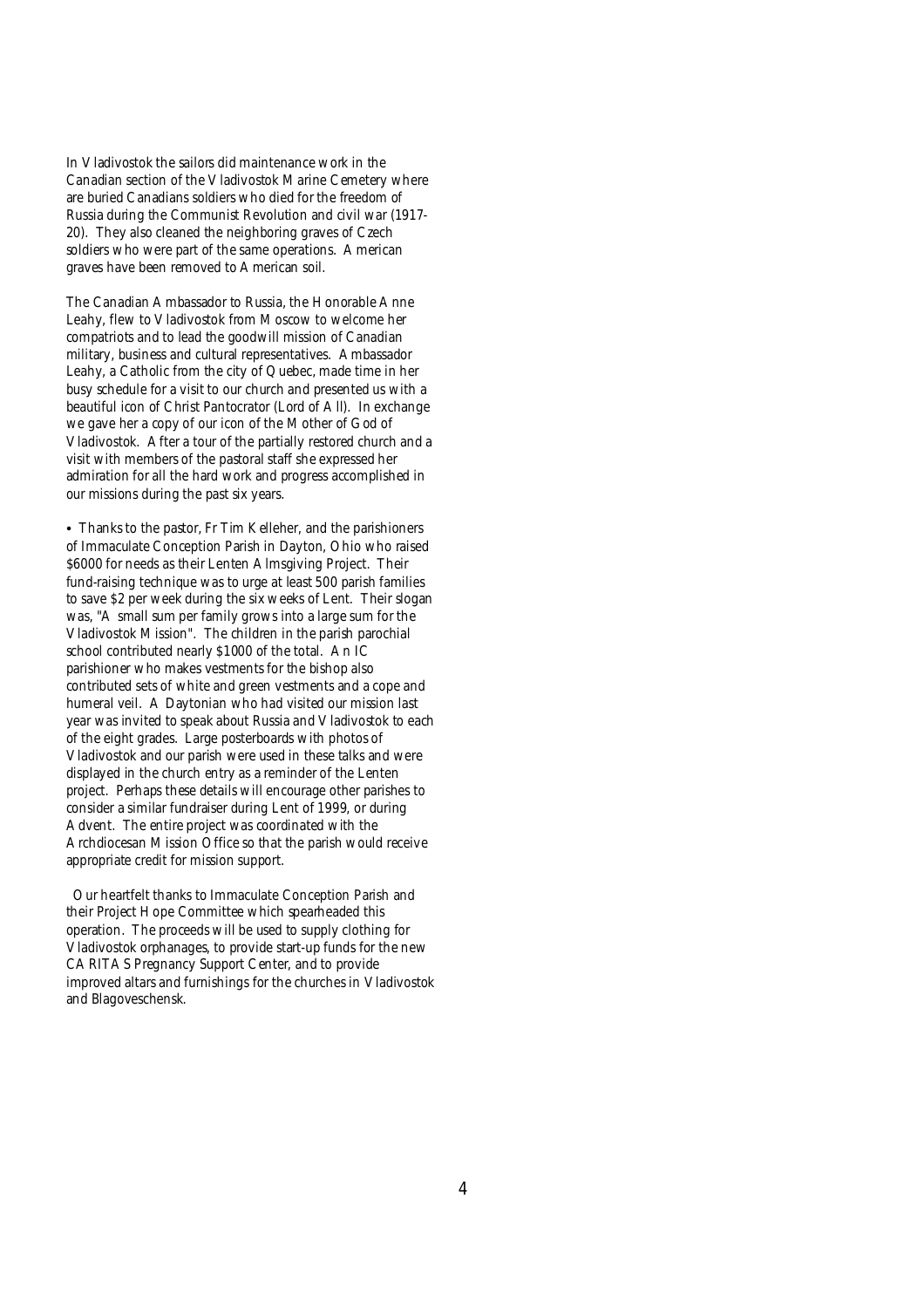# *Bolshoye Spaseeba* **(Great Big Thanks) to Very Special People**

#### *by Rev Daniel Maurer, C.J.D.*

Writing and publishing are hard work. Just ask the editor of this newsletter. But seeing the finished product roll off the press brings a reward unlike any other. The sense of accomplishment; the thought that one has made a small but real contribution to the deposit of knowledge or to the understanding of an important idea or historical event; the satisfaction of producing a useable and practical resource to help people in a particular endeavor.

For a person who never set out to be a writer, I find myself having to write every day of my life. Often it is simply letters (many, many letters!) but also it includes homilies, lessons, articles, pamphlets, liturgical leaflets, posters, and grant proposals. Less often but regularly this newsletter must get onto the printed page and out to you, our dear readers.

In printing thousands of copies of something as large as a multi-page newsletter it always comes as a surprise to me how many people are involved in the process. The *Vladivostok Sunrise* is a good example. Besides the people involved in its production here in Russia (editor, writers, translators), there are many people in the United States who have essential parts to play. First and most important are the benefactors because a newsletter of a financially struggling religious mission (with no advertisements) cannot pay for itself. The costs of printing and mailing the *Vladivostok Sunrise* are born by three major groups of benefactors. Two of them are familiar to our readers: Mr and Mrs Terry Kopp and family of Plymouth, MN (whose picture has appeared twice in these pages) who donate money for the printing; and the members of our sister parish committee at Nativity of the Lord Parish in St. Paul, MN (whose picture has appeared once) who gather six times a year to address, sort and mail the *Sunrise* to you. But between these two, another group plays a very important, but until now unphotographed role: the Missionary Sisters of Saint Peter Claver of Saint Mary's Mission House, Saint Paul, MN who print thousands of copies of the *Vladivostok Sunrise* at no profit, charging the Kopps for the bare cost of the printing. This amounts to a savings to us and our mission of thousands of dollars a year.

To thank these dear sisters for their generosity, we priests from Vladivostok try to visit them as often as we can. The high point of each visit for me is the celebration of early morning Mass in the convent chapel. But on my most recent visit I also asked to be taken on a tour of their print shop. Mother Superior and Sr Susan Wal, S.S.P.C., who directs the printing, showed me through their modern, CLEAN, and well appointed facilities. It was hard not to be jealous. I found myself dreaming, "If only we had access in Vladivostok to the kind of printing equipment that they have here!" Perhaps

some day in the future we will have our own printing capabilities.

 The charism of the Sisters of Saint Peter Claver is evident from their legal title: The Sodality of Saint Peter Claver for the African Missions. As part of their own mission work they publish a number of periodicals in various languages at their St Paul, MN printing house to inform people around the world of the needs of the African missions. Happily for us they do not confine their apostolate to Africa. Vladivostok is a long way from Africa, and yet they graciously share with us their time, expertise and equipment. Here, in the newsletter that they print for us, we want to let them know how much we appreciate their generous gift. Without this newsletter that they do so much to make possible, our Russian Far East missions would have had to close long ago. We also want to assure the sisters of our daily prayers for them, especially that the Lord will call many young women to missionary vocations in their congregation.

 Thank you, Sisters of Saint Peter Claver, from the bottom of our hearts! In large part through your generosity, we can keep informing our benefactors and the world at large of one of the most needful and unique missions in the Church today.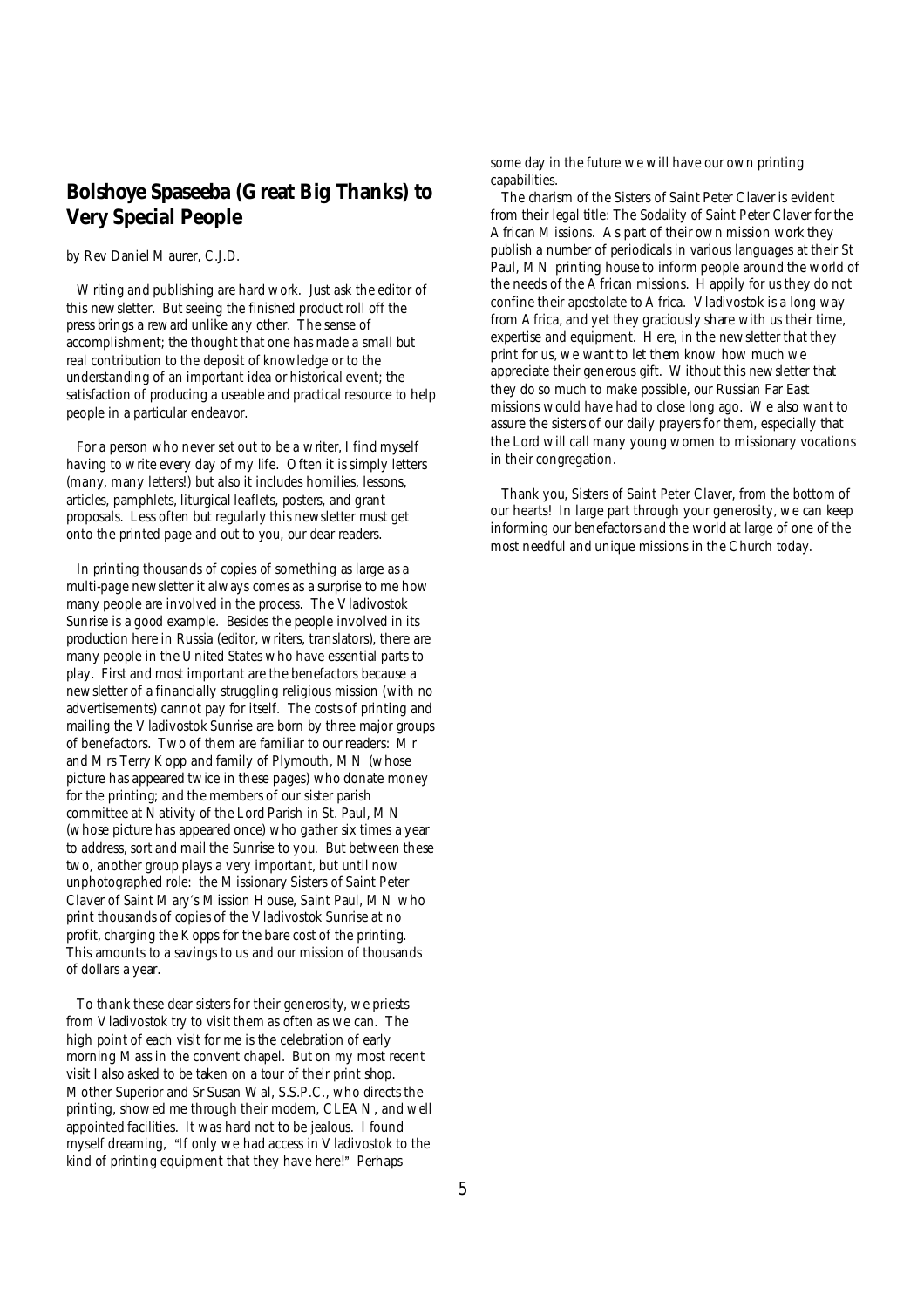**How to Communicate with Us**

**FAX:** 011-7-4232-26-9616 **E-mail:** [myron@catholic.marine.su](mailto:myron@catholic.marine.su) [daniel@catholic.marine.su](mailto:daniel@catholic.marine.su) **World Wide Web:** <http://www.pond.net/~jeffclang/mostholy.htm> **Phone:** 011-7-4232-26-9614

**Money** cannot legally be sent by mail to Russia. Donations of money should be sent to: Vladivostok Mission 225 Cordova Street Anchorage AK 99501 USA Your donations are tax-deductible. You will receive the required receipt for IRS tax purposes by return mail.

**Letters** without donations can be sent to: Most Holy Mother of God Catholic Parish Volodarskovo 22 690001 Vladivostok RUSSIA

Please do **not** mail **packages** directly to Russia, since every package mailed to Russia costs us \$50. If you have items that you think we can use, please contact us by electronic mail or fax giving a complete list of items. If we accept your offer you will need official inventory information from:

> Mrs Joan O'Rourke P.O. Box 266 Hanford CA 93232 FAX (650)871-2856 Phone (559)582-4112

Issue Number Twenty Two July 1, 1998

Vladivostok Mission 225 Cordova Street Anchorage AK 99501

Sister Susan Wal Missionary Sisters of St Peter Claver 265 Century Ave St Paul MN 55125-1155

612 738-9704

Vladivostok Mission Nativity of our Lord Parish 324 Prior Ave South

### St Paul MN 55105-1617

Address Service Requested Vladivostok Mission Nativity of our Lord Parish 324 Prior Ave South St Paul MN 55105-1617

Address Service Requested

**Remember AVladivostok Mission@ in your will.** 

## **Remember "Vladivostok Mission" in your will.**

 $-1 - -2 - -3 - 4 - 5 - 6 - 7 - 8 - 9 - 10 -11 - 12 - 13 - 14 - 15 - 16$ 

Dear Sister Susan,

Please send the photos, when you are done to:

Mr Jeff Lang 2095 Morning View Dr Eugene OR 97405-1633

Thanks. God bless you. --Fr Myron